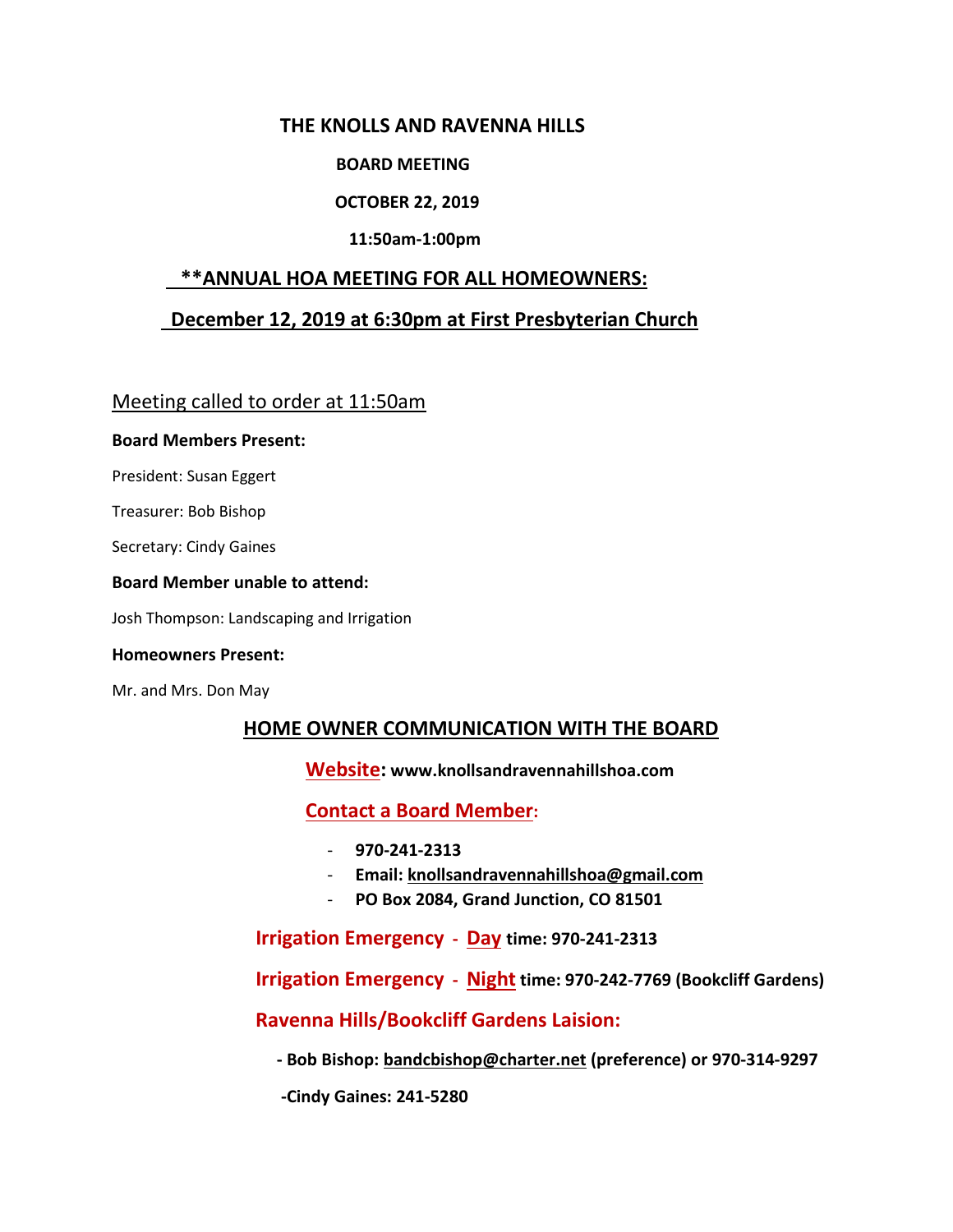**\*Previous HOA Meeting Minutes from 8/14/19 were previously approved by the Board\***

## **New Business:**

# **1. 2020 Budget:**

-The proposed budget for 2020 was discussed and reviewed by the board. Susan Eggert made the motion to approve the 2020 budget, Cindy Gaines seconded the motion and all present board members voted to approve (Susan, Bob, Cindy). The homeowners will get a copy of the 2020 Budget in the Fall Newsletter. Ratification of the 2020 budget will be discussed at the Annual Meeting.

-No increase in fees for The Knolls Homeowners.

-Decrease in fees for Ravenna Hills Homeowners.

-The largest expense for 2020 will be dredging of Pond 1, at the total cost of \$14,361.00.

-Bookcliff Gardens: Will continue to provide services; 2020 is the 2<sup>nd</sup> year of a two year contract, and no increase in cost. Snow removal contracts for the 2019-2020 season have been signed.

-A contingency fund for 2020 for property management fees requested was not budgeted in the 2020 budget.

-There will be limited money available for tree spraying in the common areas for 2020. Probably enough money to do 8-14 trees in 2020 (previously have sprayed about 22 trees/year in the common areas).

-Money for CCRs is still budgeted to update The Knolls and Ravenna Hills CCRs. Any future updates to our HOA declaration, recorded in Mesa County, maybe forthcoming if deemed necessary.

# **-New costs for 2020 budget:**

-Cost of maintaining the HOA website for The Knolls and Ravenna Hills. - -Cost of Telephone (970-241-2313) – this phone allows the homeowner to contact a Board member.

-Tree and stump removal of a dying Elm Tree in the common area on Piazza Way.